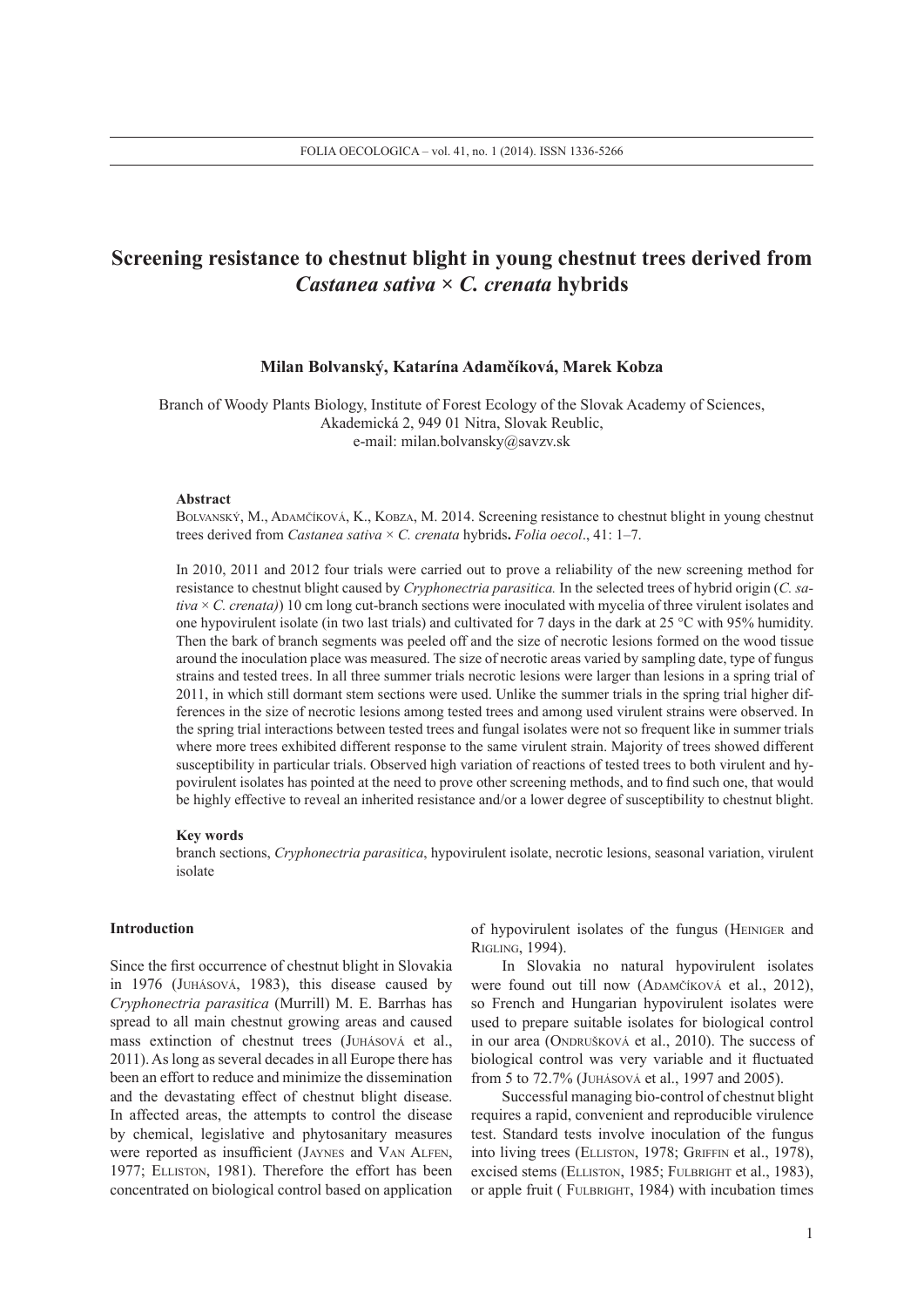of 2–3 months, 5 weeks, and 3 weeks, respectively. Field research on living trees can be difficult because several healthy trees of similar size and developmental stage must be found for replicate inoculations with the fungus. Genetic variation among the trees can introduce another variable to this test. In addition, canker development from field inoculations can be poor during late fall and winter. The cut-stem method, in which comparable cut-stem sections from a tree (or trees) are inoculated with fungi in the laboratory, can be used to overcome the seasonal limitations of field tests and to minimize size, developmental-stage, and genetic variations. However, the cut-stem virulencetest incubation period is also long and requires constant, high humidity. Results from apple fruit inoculation test can be obtained more quickly, but because this tissue is substantially different from chestnut, the conclusions drawn from the fruit data may not always be directly applicable to chestnut. McCARROLL and THOR (1985) found that inner-bark tissue from American chestnut has a detectable reaction to fungal products in vitro. As a result, this type of tissue has potential for use in fungal virulence tests. Following this finding a rapid *C. parasitica* virulence test was developed using excised bark- and wood-tissue sections with incubation time only of 4 days (Lee et al., 1992). Unlike the standard tests where canker area formed on the bark surface was evaluated, in this test necrotic areas formed on innerbark- and wood tissue sections were measured.

In our study we have combined method of cutstem sections with the method of bark- and woodtissue sections and we evaluated size of necrotic areas formed on inner bark and wood tissue on the stem sections in which bark and wood tissues were not separated prior to mycelium inoculation. The main aim of this study was to assess reliability of the new, rapid method of screening chestnut for resistance and/ or lower susceptibility to chestnut blight especially in relation to different date of sampling. At the same time we have attempted to assess: (i) interaction of fungal isolates with host trees in necrosis induction, (ii) interaction of necrotic lesions size with type of fungal isolates, (iii) seasonal effect on the necrotic lesions size.

### **Material and methods**

#### **Fungal isolates and cultural conditions**

The following virulent strains of *C. parasitica,* each from a different vegetative-compatibility (vc) group, were used in the study: M1297 (MAT-1, vc group EU1, Pian Ne, Swiss), M1115 (MAT-2, vc group EU2, Gorduno, Swiss, Rigling, 1995), EU12 (SA 16 from European vc tester database, Tonara, Italy, Cortesi et al., 1998). These strains were found to be the most, medium and least virulent, respectively, following

previous virulence tests on cut-stem sections. In two last trials (29<sup>th</sup> June 2011 and 13<sup>th</sup> July 2012) in addition to virulent strains also a hypovirulent one was used in the tests. This strain named as  $I22 \times IHB2$  (MAT-1, vc group EU12, Príbelce, Slovakia) was produced by pairing a virulent strain isolated from the tree I22 (a seedling *C. sativa* from the family TV21o.p./15 grown in Príbelce orchard) with hypovirulent strain IHB2 coming from Hungary (RADÓCZ, 2001). Fungal strains were grown on Malt extract agar (MEA) in Petri dishes for 7 days at 25 °C.

#### **Origin of host trees**

Eight seedlings derived from open pollination of eight different *C. sativa × C. crenata* hybrids, one seedling derived from open pollination of a *C. sativa × C. sativa* tree and one graft *C. sativa × C. crenata* were used as host trees in the trials (Table 1).

Parental trees of the tested accessions were derived from both interspecific and intraspecific crosses of a *C. sativa* tree TV21 on locality Tlstý Vrch with *C. crenata* and *C. sativa* trees respectively grown in Spain, Pontevedra. In 1984 two-year-old seedlings of these crosses together with other seedlings derived from other crosses were planted in Arboretum Mlyňany on an experimental plot. In 1997 in village Príbelce a chestnut orchard was established by planting seedlings from interspecific and intraspecific hybrids grown on this experimental plot. In 1999 most of seedlings were grafted by scions coming from female parents of the seedlings. However a great part of grafting was unsuccessful so rootstocks remained as permanent accessions in the orchard. In 2010, first year of the experiment, seedlings were 15 years and the graft 13 years old.

Table 1. Host trees used in susceptibility test, their names, origin and parentage

| Tree name      | Tree origin | Parent origin / parent No            |
|----------------|-------------|--------------------------------------|
| B4             | Seedling    | C. sat. $21 \times C$ . sat. $E/4$   |
| <b>B10</b>     | Seedling    | C. sat. $21 \times C$ . cren. $E/7$  |
| F4             | Graft       | C sat $21 \times C$ cren $E/6$       |
| F <sub>3</sub> | Seedling    | C. sat. $21 \times C$ . cren. $E/13$ |
| F4             | Seedling    | C. sat. $21 \times C$ . cren. $E/4$  |
| H <sub>3</sub> | Seedling    | C. sat. $21 \times C$ . cren. $E/7$  |
| H <sub>4</sub> | Seedling    | C. sat. $21 \times C$ . cren. $E/3$  |
| 13             | Seedling    | C. sat. $21 \times C$ . cren. $E/5$  |
| I <sub>4</sub> | Seedling    | C. sat. $21 \times C$ . cren. $E/11$ |

All trees included to the experiment were of good health condition at the time of testing and showed good growth performance. As the experiment was not designed primarily for screening and selection of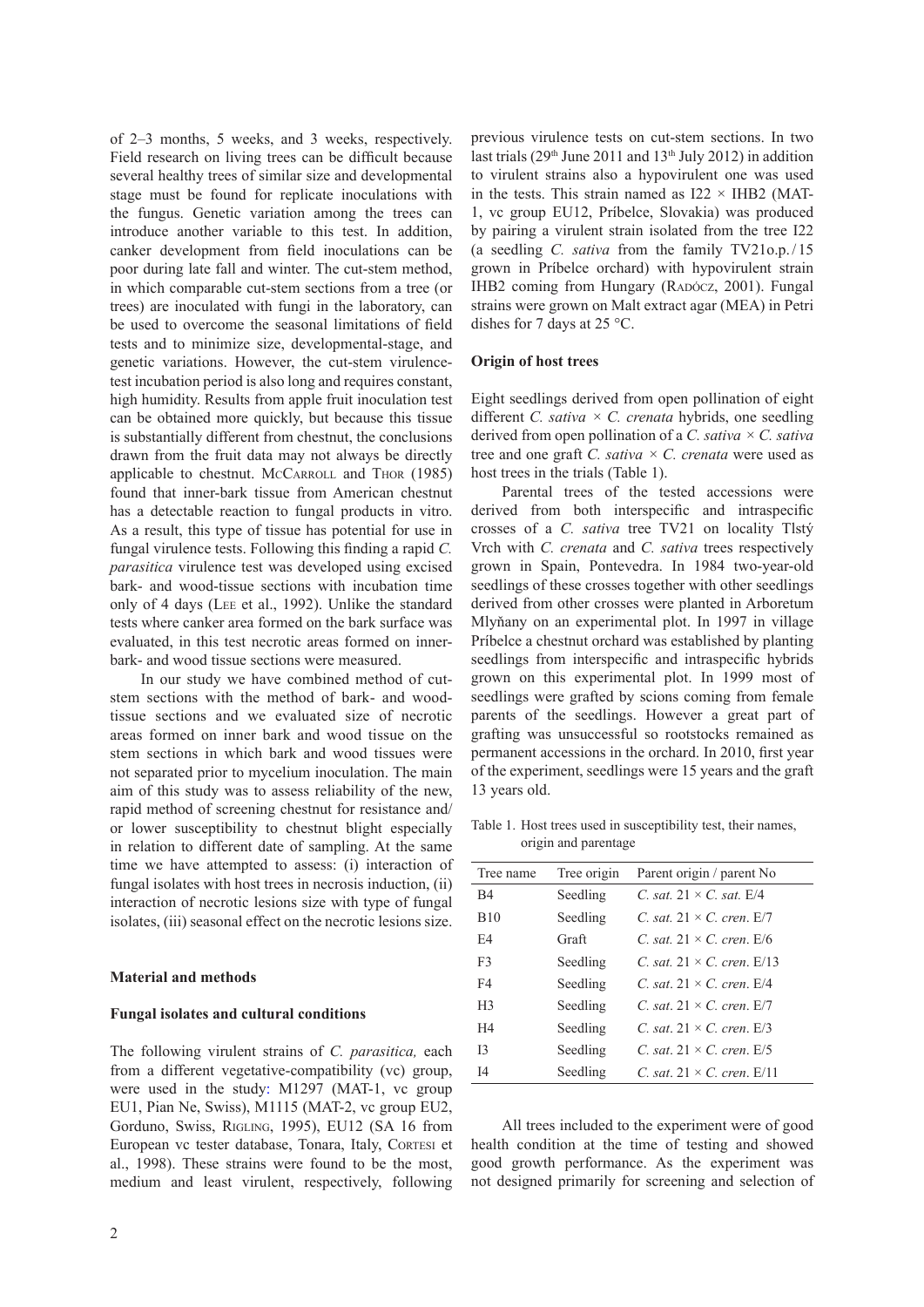the resistant chestnut accessions, the eight different genotypes were considered to be a sufficient number for the experiment.

#### **Excised-branch inoculation**

One or two branches with no signs of blight infection were excised from the selected trees and then cut to the sections of 10 cm in length. Number of branch sections per tree varied from 9 to 15 depending on the number of used *Cryphonectria* strains. Each strain was applied in 6 repetitions in single tree (three branch sections, each with two inoculations). In each tree, both thinner and thicker branch sections were included to the trial in order to assess the effect of branch thickness on the necrotic lesion size. Two bark plugs, each on the opposite site of the section, were removed from each branch section by using 7-mm diameter cork borer. Agar plugs of the same size from the edge of actively growing colonies of the isolates were inserted into holes with mycelium facing downwards. Sterile agar plugs as controls were inserted to the bored holes in the same number of sections as used for each fungal isolate. The inoculation sites and both cut ends of branch sections were sealed with Parafilm to prevent desiccation and the branch sections were placed to cultivation chamber in the dark at 25 °C with 85% relative humidity. In total, four trials were performed, each of them having started with collecting branch samples on the following dates:  $6<sup>th</sup>$  July 2010, 19th April 2011, 29th June 2011 and 13th July 2012.

Seven days after inoculation, the branch sections were picked out from cultivation chamber and diameter of each section in its middle position was measured. Subsequently bark and wood tissues of branch sections were separated and on wood tissues the length (a) and width (b) of the necrotic lesions were measured. As area of necrotic lesions was in general of ellipsoid shape, formula for the ellipse area calculation was used (a  $\times$  $b \times 0.785$ ).

#### **Data analysis**

Data obtained in each of four trials were evaluated separately because the trials included both the same and also different trees. The size of necrotic lesions was evaluated by analysis of variance where as sources of variance were assumed the trees, isolates and interaction trees  $\times$  isolates. Differences between the mean values were evaluated by Duncan's multiple range test. Statistical package Statgraphics 5.1 was used for data processing.

## **Results**

# **Variation of necrotic lesions size among trees and dates**

Correlations between diameter of branch segments and necrotic lesion size were very low and in individual trials varied from  $r = -0.2658$  to 0.2365 and were not significant at  $P = 0.05$ . Following this finding, thickness of branch segments was not assumed as source of variation in analysis of variance of necrotic lesion size.

In particular dates a size of necrotic lesions varied among trees with different results. The trees with the smallest lesions in one date had the largest or medium large lesions in other dates. For instance trees H3 and H4, both seedlings derived from two *C. sativa* × *C. crenata* hybrids, had in 2010 the smallest lesions, next year in the spring of 2011 H3 the smallest and H4 the largest spot but in the summer of 2011 both trees had the largest lesions (Table 2). In the next year 2012 the tree H4 died out because of chestnut blight but H3 was healthy without any symptoms of disease and had medium large necrotic lesions in the test. The tree B10 with symptoms of chestnut blight in 2012 had in this year the smallest necrotic lesions on average among seven tested trees.

| Infection date |                                                      |                |                                                      |                |                                               |                |                                                      |  |  |  |
|----------------|------------------------------------------------------|----------------|------------------------------------------------------|----------------|-----------------------------------------------|----------------|------------------------------------------------------|--|--|--|
| 29-06-2010     |                                                      | 12-04-2011     |                                                      | 22-06-2011     |                                               | 13-07-2012     |                                                      |  |  |  |
| Tree<br>name   | <b>Necrosis</b><br>$\lceil$ mm <sup>2</sup> $\rceil$ | Tree<br>name   | <b>Necrosis</b><br>$\lceil$ mm <sup>2</sup> $\rceil$ | Tree<br>name   | Necrosis<br>$\lceil$ mm <sup>2</sup> $\rceil$ | Tree<br>name   | <b>Necrosis</b><br>$\lceil$ mm <sup>2</sup> $\rceil$ |  |  |  |
| H <sub>3</sub> | 750.55 a                                             | H <sub>3</sub> | 347.30 a                                             | E4             | 740.72 a                                      | <b>B10</b>     | 566.87 a                                             |  |  |  |
| H4             | 755.14 a                                             | E4             | $430.38$ b                                           | I <sub>4</sub> | 832.28 ab                                     | I <sub>4</sub> | 672.80 b                                             |  |  |  |
| I <sub>3</sub> | 806.14 a                                             | <b>B10</b>     | 494.55 bc                                            | I <sub>3</sub> | 877.08 h                                      | E <sub>4</sub> | 703.80 b                                             |  |  |  |
| <b>B4</b>      | 835.39 ab                                            | <b>B4</b>      | $506.08$ c                                           | H <sub>4</sub> | 993.80 c                                      | H <sub>3</sub> | 719.19 h                                             |  |  |  |
| I4             | 865.39 ab                                            | I <sub>4</sub> | 582.80 d                                             | F4             | $1,039.09$ c                                  | <b>B4</b>      | 738.97 b                                             |  |  |  |
| E <sub>4</sub> | 958.18 bc                                            | H <sub>4</sub> | 610.37 d                                             | <b>B10</b>     | $1,039.57$ c                                  | F4             | 746.72 b                                             |  |  |  |
| F3             | $1.008.29$ c                                         |                |                                                      | H <sub>3</sub> | $1,050.36$ c                                  | I <sub>3</sub> | $862.56$ c                                           |  |  |  |

Table 2. Mean necrotic area on wood-tissue of cut-branch sections of the selected host trees after infection by all isolates at different dates

Means followed by the same letter are not significantly different at  $P = 0.05$ . Numbers of observations (n) for the trees in individual dates were as follows: 16, 16, 36, 36.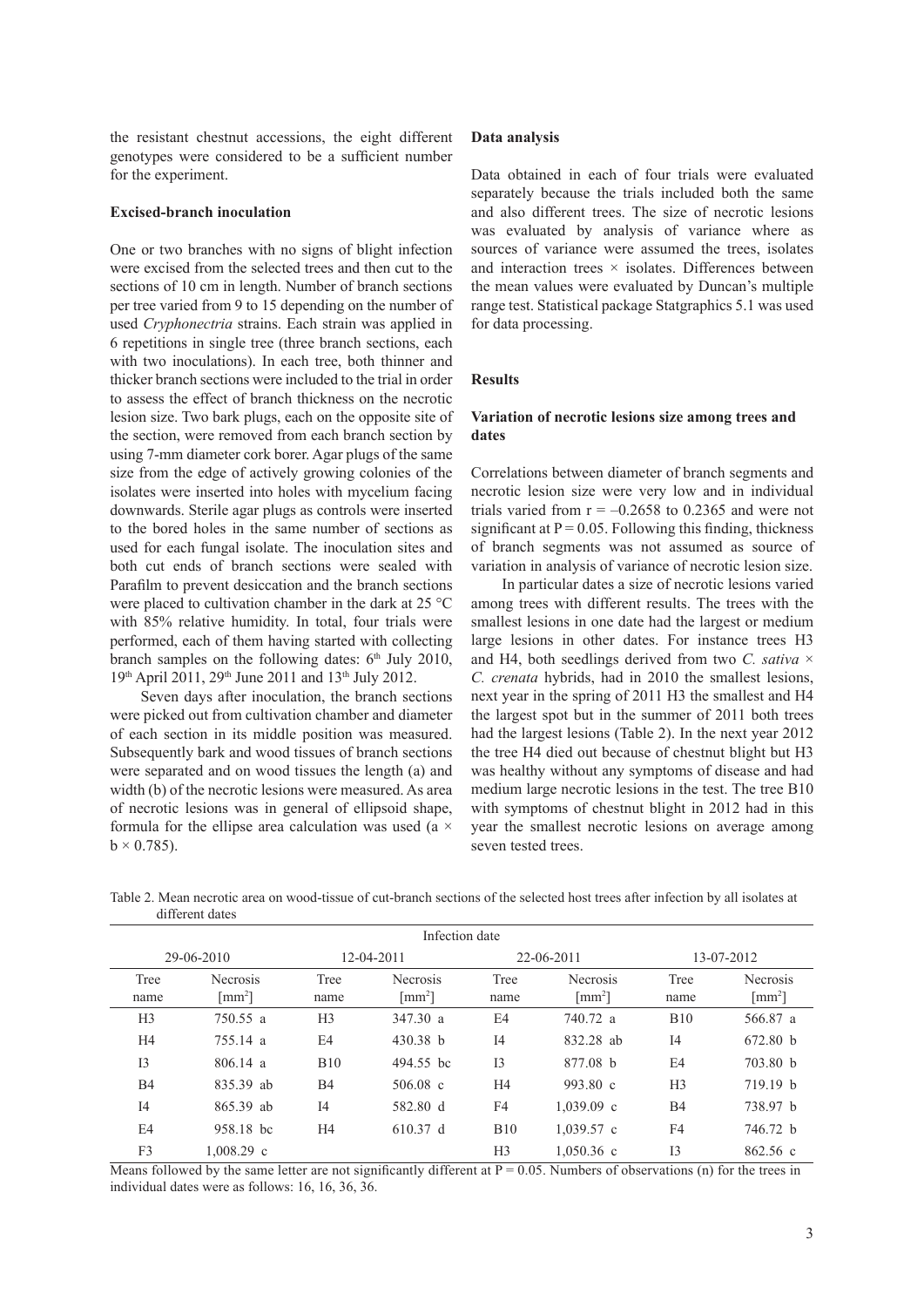The mean size of necrotic area on inoculated cut-branch sections differed in individual trials. The smallest necroses were observed in cut-branch sections inoculated on  $12<sup>th</sup>$  April 2011 (on average 495.2 mm<sup>2</sup>). Necrotic area increased during the remaining dates as follows: July 13,  $2012 - 717.3$  mm<sup>2</sup>, June 29,  $2010 -$ 875.6 mm<sup>2</sup>and June 22, 2011 – 939.0 mm<sup>2</sup> . In the trial performed in April 2011 the most differences occurred among tested trees compared with other dates.

# **Variation in necrotic lesions size in relation to fungal isolates**

Original grading of the virulent strains by intensity of their virulence was in accord with the observed results only during the last test in 2012 (Table 3). In June 2010 the strain EU12 classified as the least virulent was the most virulent and formed necrotic lesions significantly bigger ( $P < 0.05$ ) than strain M1297 classified as most virulent. In June 2011 all three virulent strains induced necrotic lesions of the same size ( $P > 0.05$ ). In April 2011 the strain EU12 gave rise significantly smallest (P  $< 0.05$ ) necrotic lesions but M1297 classified originally as the most virulent initiated formation of significantly smaller ( $P < 0.05$ ) lesions than M1115. A hypovirulent strain used in two last dates initiated significantly smaller ( $P < 0.05$ ) necrotic lesions than virulent strains especially in the test conducted in June 2011.

# **Interaction of fungal isolates with host trees in necrosis induction**

In each of four trials some host trees responded to the same fungal isolate in another way than remaining host trees. In the first trial where only two fungal isolates were used it was tree I4, which was more susceptible to the strain M1297 than to EU12. All remaining trees were more susceptible to EU12 than to M1297 forming necrotic lesions of bigger size. In the second trial where

virulent isolates produced lesions of significantly different size ( $P < 0.05$ ), trees I4, H3, H4 and B10 responded to fungal strains in a different way than was average for all trees (Fig. 1). In the third trial where all three virulent isolates produced necrotic lesions of the same size on average, their effect in each of single trees was different but most of differences were not significant. In all host trees necrotic lesions induced by hypovirulent strains were significantly smaller (P  $< 0.05$ ) than those induced by virulent strains except fourth trial, tree I4. In this trial, the highest effect of M1297 calculated for all trees was proved only in three trees (B4, I4 and E4) and in other trees its effect was on the level of either second or third virulent isolate.

# **Discussion**

Data on area of necrotic lesions varied in this study in relation to several factors. Dates of test performance showed the most significant effect on this variation. Lesions developed on stem sections collected in dormant period (beginning of April) were two times smaller than those developed on stem sections from late June. Similar results were also obtained by Guérin and Robin (2003) after inoculation of 4-year-old *C*. *sativa* sprouts *in situ* and *in vitro* on stem segments. In both trials, lesion length was lower in April than in June, more markedly in excised chestnut segments. Generally in all trials bark susceptibility was higher during the vegetative period of the chestnut than during the dormant season. The authors recommend using for inoculation tests chestnut segments excised during the vegetative period rather than dormant segments (higher percentage of infected segments when inoculated by spores and higher lesion development when inoculated by mycelium). However, the proposed method might not be reasonable in all cases. For instance, if we wish to distinguish host trees of moderate blight resistance

Table 3. Mean necrotic area on wood-tissue of cut-branch sections developed after infection of virulent (M1297, M1115, EU12), hypovirulent (I22  $\times$  IHB2) isolates and pure culture medium (control) at different dates of infection

| Infection date |                                                      |            |                                                      |                   |                                                      |                   |                                                      |  |  |  |
|----------------|------------------------------------------------------|------------|------------------------------------------------------|-------------------|------------------------------------------------------|-------------------|------------------------------------------------------|--|--|--|
| 29-06-2010     |                                                      | 12-04-2011 |                                                      | 22-06-2011        |                                                      | 13-07-2012        |                                                      |  |  |  |
| Isolate        | <b>Necrosis</b><br>$\lceil$ mm <sup>2</sup> $\rceil$ | Isolate    | <b>Necrosis</b><br>$\lceil$ mm <sup>2</sup> $\rceil$ | Isolate           | <b>Necrosis</b><br>$\lceil$ mm <sup>2</sup> $\rceil$ | Isolate           | <b>Necrosis</b><br>$\lceil$ mm <sup>2</sup> $\rceil$ |  |  |  |
| Control        | 184.9 a                                              | Control    | 114.5 a                                              | Control           | 271.8a                                               | Control           | 89.4 a                                               |  |  |  |
| M1297          | $1,117.1$ b                                          | EU12       | 535.3 $b$                                            | $I22 \times IHB2$ | 536.5 $b$                                            | $I22 \times IHB2$ | 605.1 b                                              |  |  |  |
| EU12           | $1.324.7$ c                                          | M1297      | $600.1 \text{ c}$                                    | M1297             | $1,271.3$ c                                          | EU12              | $890.6 \text{ c}$                                    |  |  |  |
|                |                                                      | M1115      | 731.1 d                                              | EU12              | $1,275.6$ c                                          | M1115             | $956.8 \text{ c}$                                    |  |  |  |
|                |                                                      |            |                                                      | M1115             | $1.339.7$ c                                          | M1297             | $1,044.9$ d                                          |  |  |  |

Means followed by the same letter are not significantly different at  $P = 0.05$ . Numbers of observations (n) for the isolates and control in individual dates were as follows: 48, 35, 42, 48.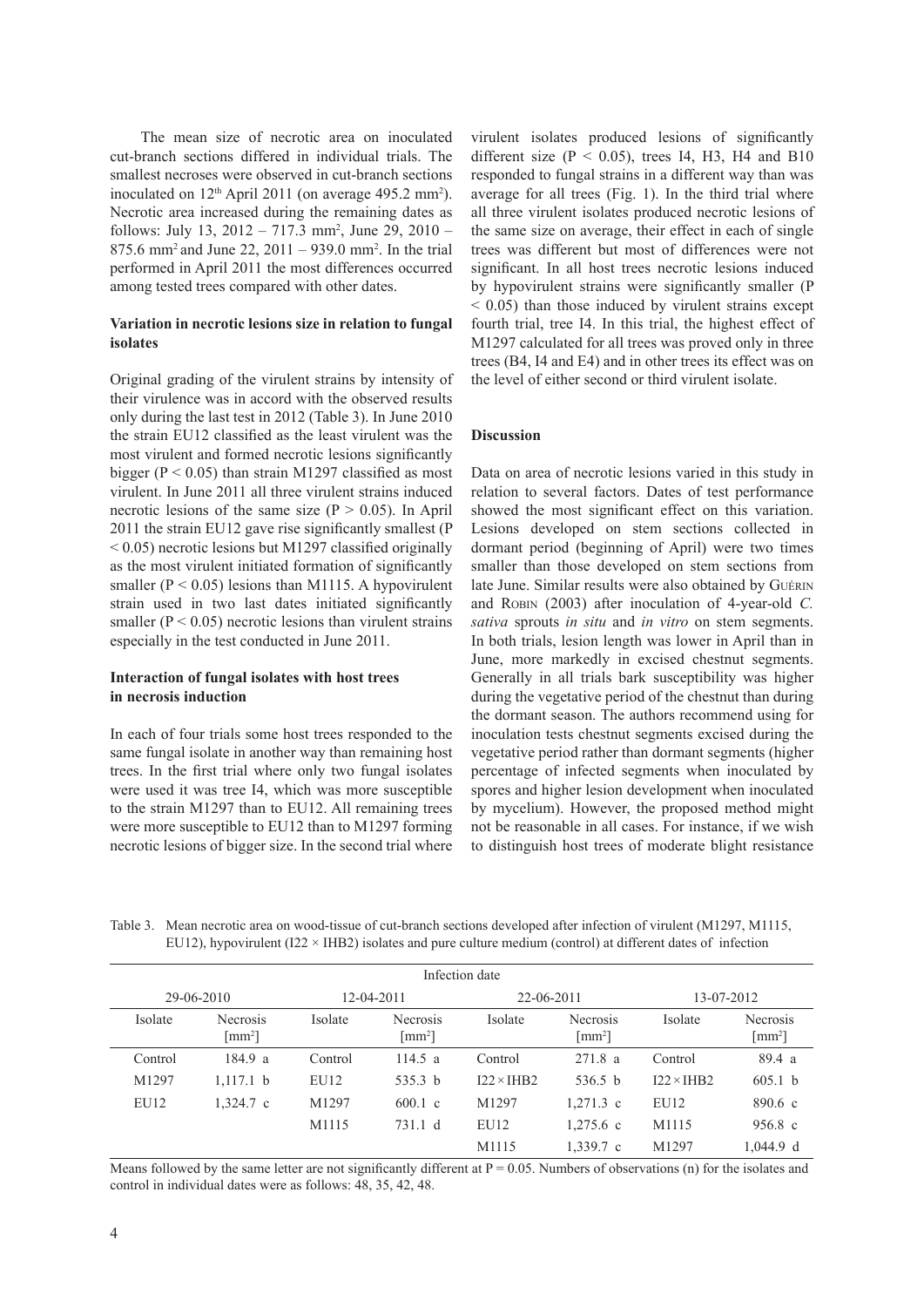



**June 22, 2011** 



Fig. 1. Interaction of host trees and fungal isolates in forming necrotic area on in vitro cultivated branch segments in two different dates. M1297, M1115 and EU12 are virulent isolates and hypovir is the hypovirulent isolate I22 × IHB2.

from hosts of low or else high resistance, a more rapid growth of inoculated isolates may make even eventual genetic differences between tested trees in susceptibility to chestnut blight. Namely in our study just inoculations performed on branch sections from dormant period (early April 2011) resulted to the most distinct differences among host trees as well as among fungal isolates in the size of necrotic area. At the end of June 2011, when necrotic lesions were larger, differences among host trees were less distinct and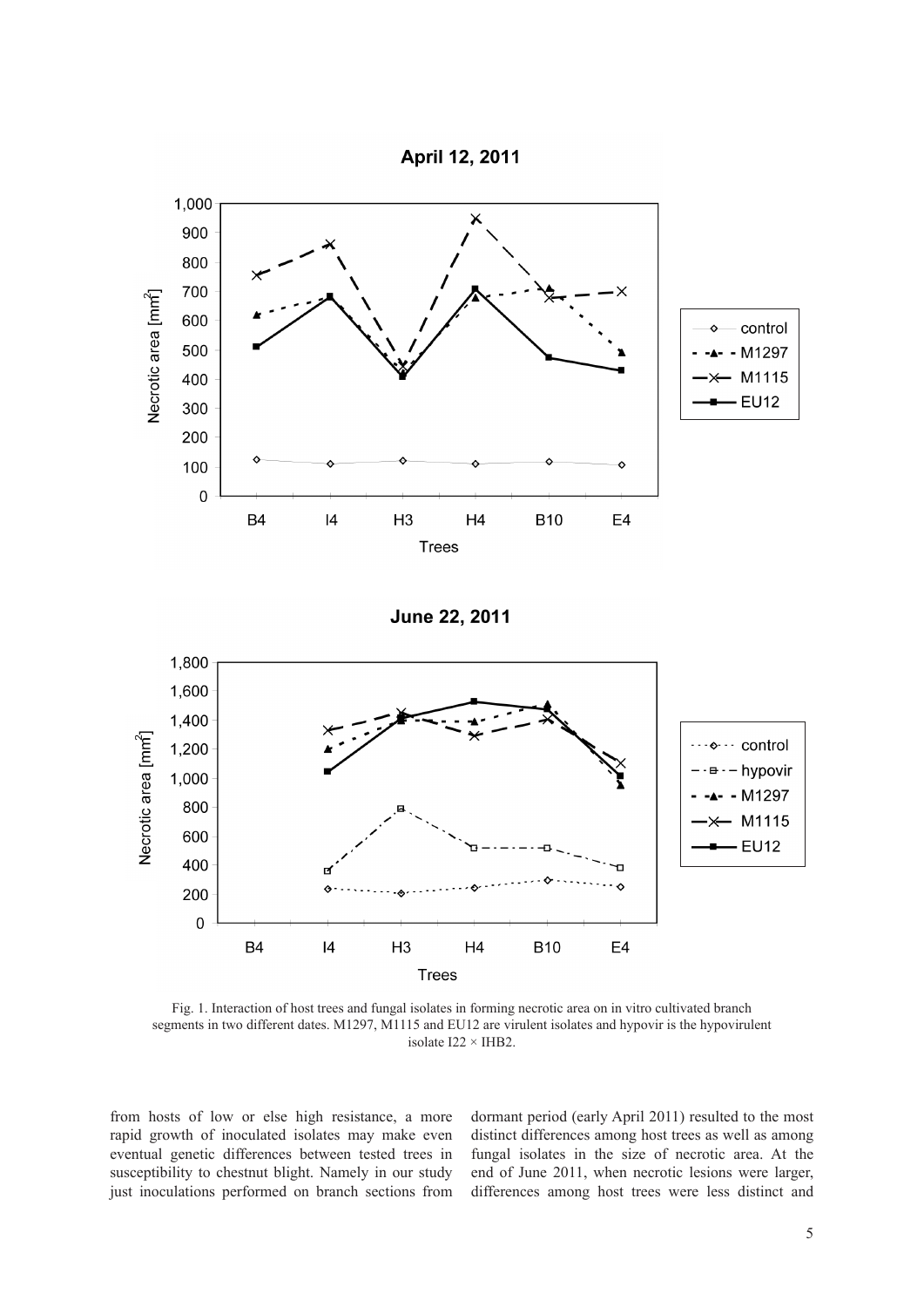among tested virulent strains absent at all. Similarly, relatively uniform response of tested trees to inoculated isolates was also at end of June 2010 and in July 2012, when in five out of seven trees necrotic lesions were of the same size.

Seasonal variation in canker development appeared to result from seasonal variation of chestnut susceptibility particularly of intrinsic susceptibility of chestnut cortical tissues and from the direct effect of meteorological factors on *C. parasitica* development (Guerin and Robin, 2003). Just during summer, susceptibility of chestnut cortical tissues might be higher in all tested trees but in spite of this, individual trees may exhibit different response to different isolates. Although responses of particular host trees to different virulent isolates (interaction host tree  $\times$  isolate) varied also in dormant period, the variation was higher in summer period. In this context, ELLISTON's (1978) recommendation for using dormant stems to carry out pathogenicity tests seems to be reasonable.

# **Acknowledgement**

This work was supported by Grant Agency for Science VEGA, Bratislava, projects No. 2/7026/27, No. 2/7165/27 and by Slovak Research and Development Agency APVV, Bratislava, bilateral project SK-RO-0024-10.

# **References**

- Adamčíková, K., Kobza, M., Bolvanský, M., Ondrušková, E. 2012. Spread andpopulation structure of Cryphonectria parasitica in a young chestnut orchard in Slovakia. *Cent. Eur. J. Biol*., 7: 267–274.
- Cortesi, P., Rigling, D., Heiniger, U. 1998. Comparison of vegetative compatibility types in Italian and Swiss subpopulations of Cryphonectria parasitica. *Eur. J. For. Path*., 28: 167–176.
- Elliston, J.E. 1978. Pathogenicity and sporulation of normal and diseased strains of Endothia parasitica in American chestnut. In MACDONALD, W. L., CECH, F. C, Luchok, J., Smith, C. (eds). *Proc. Amer. Chestnut Symp.* Morgantown: West Virginia University Books, p. 95–100.
- Elliston, J.E. 1981. Hypovirulence and chestnut blight research: fighting disease with disease. *J. For*., 79: 657–660.
- Elliston, J.E. 1985. Characteristics of dsRNA-free and dsRNA-containing strains of Endothia parasitica in relation to hypovirulence. *Phytopathology*, 75: 151–158.
- Fulbright, D.W., Weidlich, W.H., Haufler, K. Z., THOMAS, C.S., PAUL C.P. 1983. Chestnut blight and recovering American chestnut trees in Michigan. *Can. J. Bot.*, 61: 3164–3171.
- Fulbright, D.W. 1984. Effect of eliminating dsRNA in hypovirulent Endothia parasitica*. Phytopathology*, 74: 722–724.
- Griffin, G.J., Elkins, J. R., Tomimatsu, G., Hevard, F. V. 1978. Virulence of Endothia parasitica isolated from surviving American chestnut trees. In MACDONALD, W. L., Cech, F. C, Luchok, J., Smith, C. (eds). *Proc. Amer. Chestnut Symp*. Morgantown: West Virginia University Books, p. 55–60.
- GUÉRIN, L., ROBIN, C. 2003. Seasonal effect on infection and development of lesions caused by Cryphonectria parasitica in Castanea sativa. *Forest Path*., 33:223– 235.
- HEINIGER, U., RIGLING, D. 1994. Biological control of chestnut blight in Europe. *A. Rev. Phytopath.*, 32: 581–599.
- Jaynes, R.A., Van Alfen, N. 1977. Control of the chestnut blight fungus with injected methyl-2 benzimidazollecarbamate. *Pl. Dis. Reptr*, 61: 1032– 1036.
- Juhásová, G. 1983. *Situačná správa o výskyte huby Endothia parasitica (Murr.) na Slovensku* [Situation report about occurrence of Endothia parasitica (Murr.) fungus in Slovakia]. Final report. Vieska nad Žitavou: Arborétum Mlyňany, Ústav dendrobiológie SAV. 50 p.
- Juhásová, G., Satko, J., Bauer, M., Berthelay-Sauret, S. 1997. Application of the fungus Cryphonectria parasitica (Murr.) Barr hypovirulent strains for the protection of Castanea sativa in Small Carpathians region. *Biologia, Bratislava,* 52: 499–501.
- Juhásová, G., Adamčíková, K., Robin, C. 2005. Results of biological control of chestnut blight in Slovakia. *Phytoprotection*, 86: 19–23.
- Juhásová, G., Adamčíková, K., Kobza, M., Knetigová, Z., Ondrušková, E., Juhás, D. 2011. Perspektíva pestovania a ochrany gaštana jedlého na Slovensku. Expectation of European chestnut cultivation and protection in Slovakia. In REINPRECHT, L., BOBEKOVÁ, E. (eds). *Drevoznehodnocujúce huby 2011*. *Zborník abstraktov vedeckých prác a referátov zo 7. medzinárodnej konferencie 8. 9. 2011 vo Zvolene*. Zvolen: Technická univerzita vo Zvolene, p. 41–45.
- Lee, J. K., Tattar, T.A., Berman, P. M., Mount, M. S. 1992. A rapid method for testing the virulence of Cryphonectria parasitica using excised bark and wood of American chestnut. *Phytopathology,* 82: 1454–1456.
- McCarroll, D. R., Thor, E. 1985. Do "toxins" affect pathogenesis by Endothia parasitica? *Physiol*. *Pl. Path*., 26: 357–366.
- Ondrušková, E., Adamčíková, K., Juhásová, G., Kobza, M., Kunová, A. 2010. Príprava hypovirulentných izolátov huby Cryphonectria parasitica a detekcia dsRNA v modkrokamenskej oblasti na Slovensku [Preparation of hypovirulent